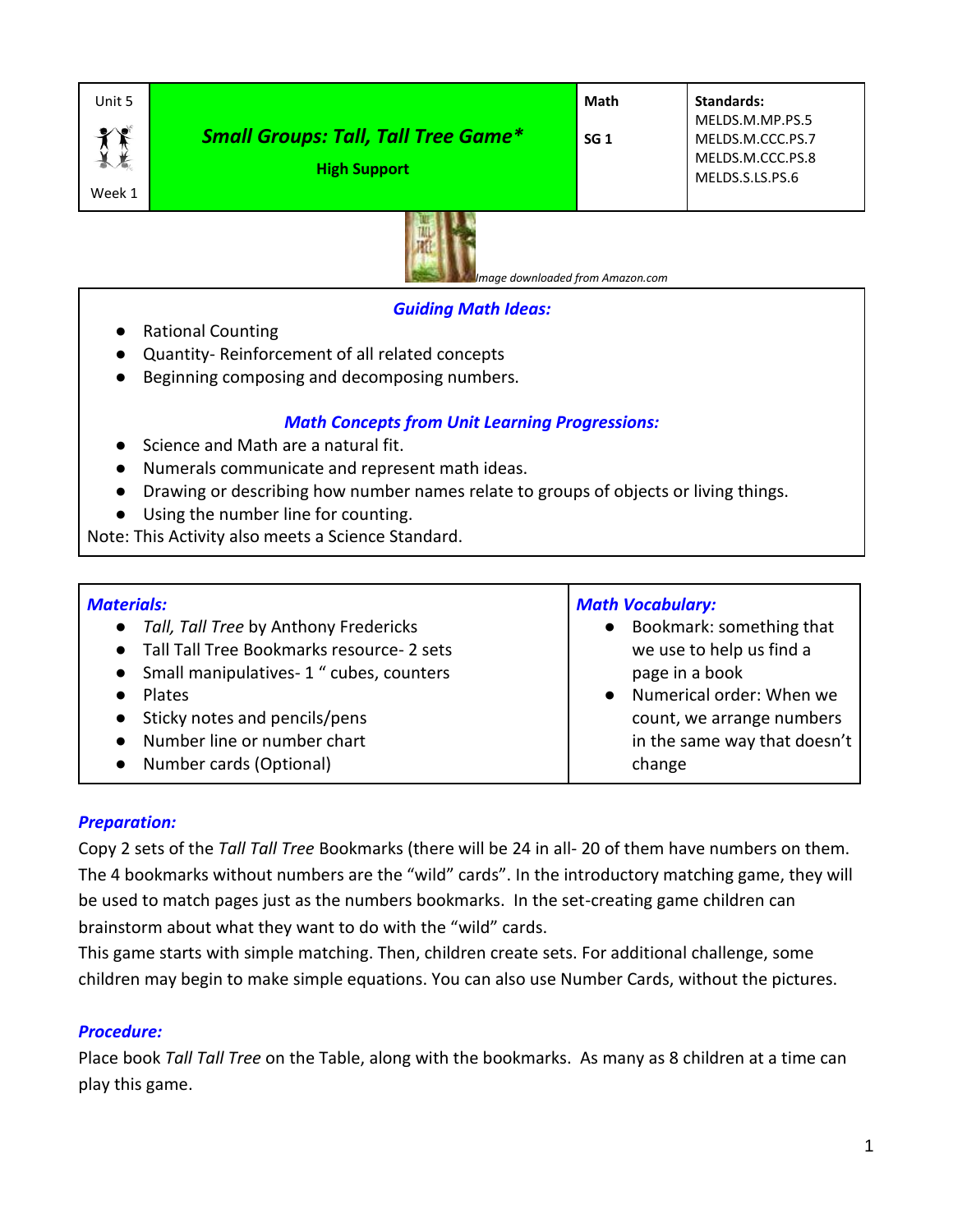*Remember our book Tall Tall Tree? Here are some bookmarks. Each bookmark is a small section of the pictures on each page. We will look at the whole page to see ALL the animals.*

Show the bookmarks and invite children to identify numbers and talk about the animals.

Deal the bookmarks so that each child has at least 2. If amounts of cards don't come out evenly, use the extra cards as yours.

*When I get to the page that has your number on it, put your bookmark on the page. There will be more than one of you who will have that bookmark. You can count the animals by yourself or with a partner. If you know the name of the animal, tell us!* 

Look through the book together. Children will look through their "hands" and match the numbers to the pictures. Continue until all numbers have been placed in the book.

As the activity ends, ask the children to arrange their bookmarks in numerical order from 1-10. They will create 2 "sets" of 10 numbers. Encourage the children to problem solve about what they want to do about the "wild" cards" which do not have numbers. [Or remove them, if you wish]

*Let's put these groups in numerical order and count together. What do I mean by numerical order?*  Children give ideas.

*When we count from 1 to 10 our numbers are always in the same order*.

Show a number chart or number line if you have one displaying in the classroom.

*Remember—there are 2 groups for each number! Is that the way we usually count?* 

Children answer No.

*Let's count this silly way—and then the regular way.*

Silly:

1-1, 2-2, 3-3, 4-5 (etc.)

Regular

1 2 3 4 (etc.)

# **If you have additional time, continue with the following activity. If not, place all items in a Center and children can experiment with creating sets during Center Time.**

Creating Sets: This is a semi-open-ended activity. Children do take turns drawing cards, but they can create number sets as they wish, choosing manipulatives and working alone or with a partner. Place plates and manipulatives on table and stack the bookmarks in the middle of the table, face down. As a child draws a number, he/she get a plate and creates a group using manipulatives. Have sticky-notes and pencils and encourage children to write the number beside the group. Continue until all the cards are used up. There are 2 bookmarks per number, so at the end there will be 20 groups of numbers on the table.

# *Strategies to Provoke Math Thinking:*

- "Silly" Counting: Find creative ways to count together. As you count the animals on each page, ask the children to count in a voice that they imagine the animal would use. These methods keep the fun in math while reinforcing the stable order of numbers.
- Science/Math: Maine is full of forests, but not all children live near one. Take the opportunity to discuss forests and the important homes that they provide for animals. Identify any animals that the children think might live in Maine, or that they have seen.